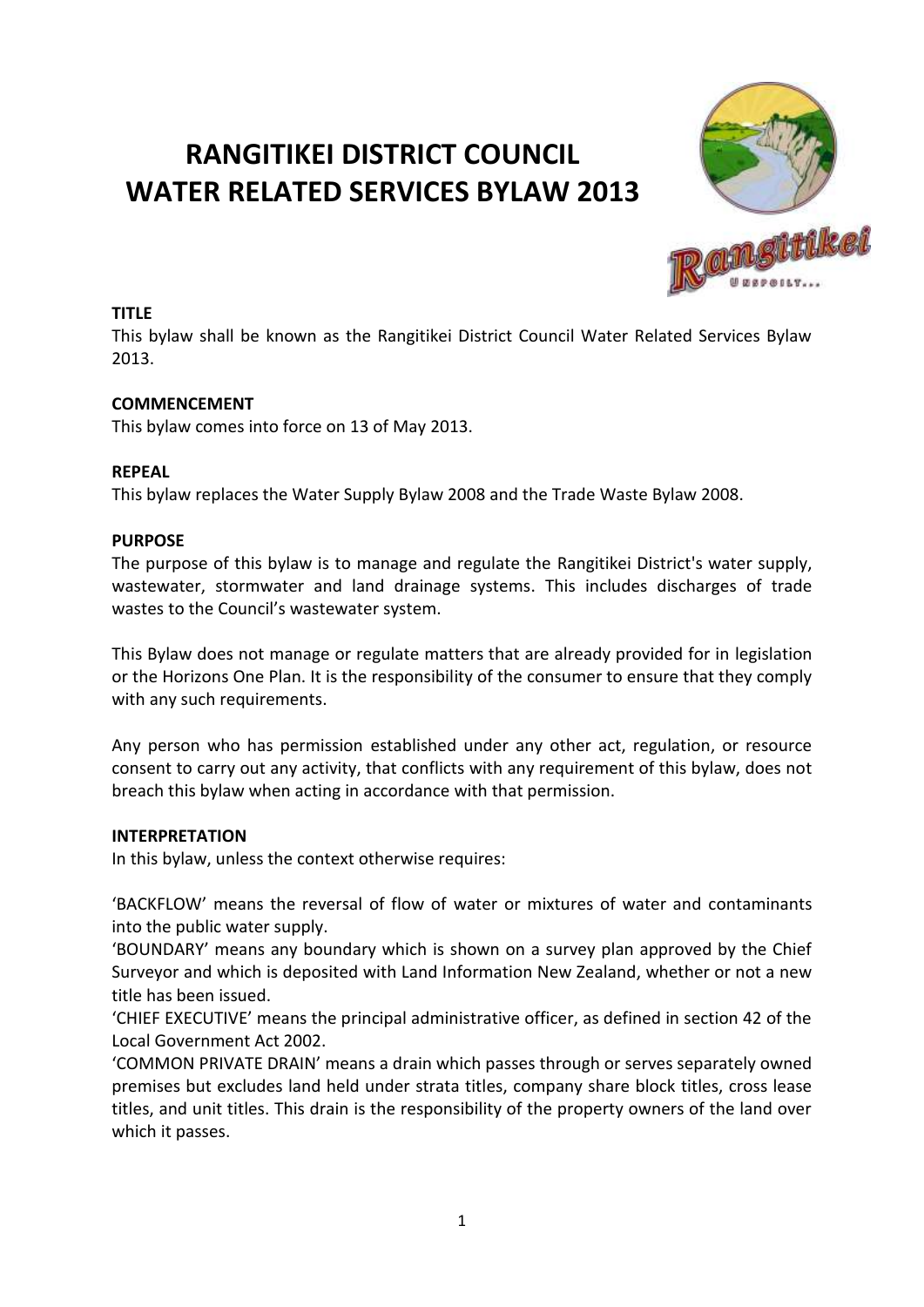'CONDENSING WATER' means any water used in any trade, industry, or commercial process or operation in such a manner that it does not materially change its chemical or physical state.

'CONNECTION' means the valve, meter, and associated fittings installed and maintained by the Council at a location convenient to the Council on the service pipe at the point of supply. 'CONSUMER' means the person, or the authorised agent, who uses, or has the right to use, water supplied by the WSA.

'CONTAMINANT' has the same meaning as defined in Section 2 of the Resource Management Act 1991.

'COUNCIL' means the Rangitikei District Council or any officer authorised to exercise the authority of the Council.

'DIRECT CONNECTION' includes any submersed or submersible outlet or any arrangement of pipes, hoses or fittings temporary or otherwise which renders possible backflow into the public water supply.

'DISTRICT' has the same meaning as defined in Section 5 of the Local Government Act 2002.

'DRAIN' means wastewater drain or stormwater drain; and drainage has a corresponding meaning.

'DRAINAGE WORKS' includes all lands, drains, pipes, treatment works, buildings, machinery, and appliances and other things of any kind vested in the Council or acquired or constructed or operated by or under the control of the Council for or relating to the purpose of drainage, whether within or outside the district.

'EFFLUENT' means the discharge from any primary treatment tank or process.

'FIRE PROTECTION SYSTEM' means a fixed system of pipes, control valves, outlets and related fixed components used to control or extinguish fires. [Note: This does not include fire hose reels].

'FIRE SERVICE SUPPLY' means a supply of water to premises solely for the purpose of being used in the event of fire.

'FITTING' means any apparatus or appliance together with the necessary accessories and Connection which may be attached to or associated with the plumbing or drainage system of any premises, or which is intended for the collection or retention of any waste materials or liquid wastes for ultimate discharge to a drain.

'HARMFUL MATERIALS' means products or wastes containing corrosive, toxic, biocidal, radioactive, flammable or explosive materials; likely to generate toxic, flammable, explosive or corrosive materials in quantities likely to be hazardous when mixed with the wastewater stream; likely to be deleterious to the health and safety of the Council's staff, approved contractors and the public, or be harmful to the wastewater system.

'INTERCEPTOR TRAP' means any trap used to prevent any unwanted material or substance (liquid or solid) from entering a public drain or any gases escaping from the system and includes a grease trap, master trap, silt trap, petrol and oil interceptor.

LEVEL OF SERVICE means the performance standards on which the WSA undertakes to supply water to consumers, as outlined in Council's Long Term Plan.

'METER' means a Council owned meter to measure the flow of supplied water or other liquid.

'OCCUPIER' means any person, including the owner, who for the time being, is in control of any premises.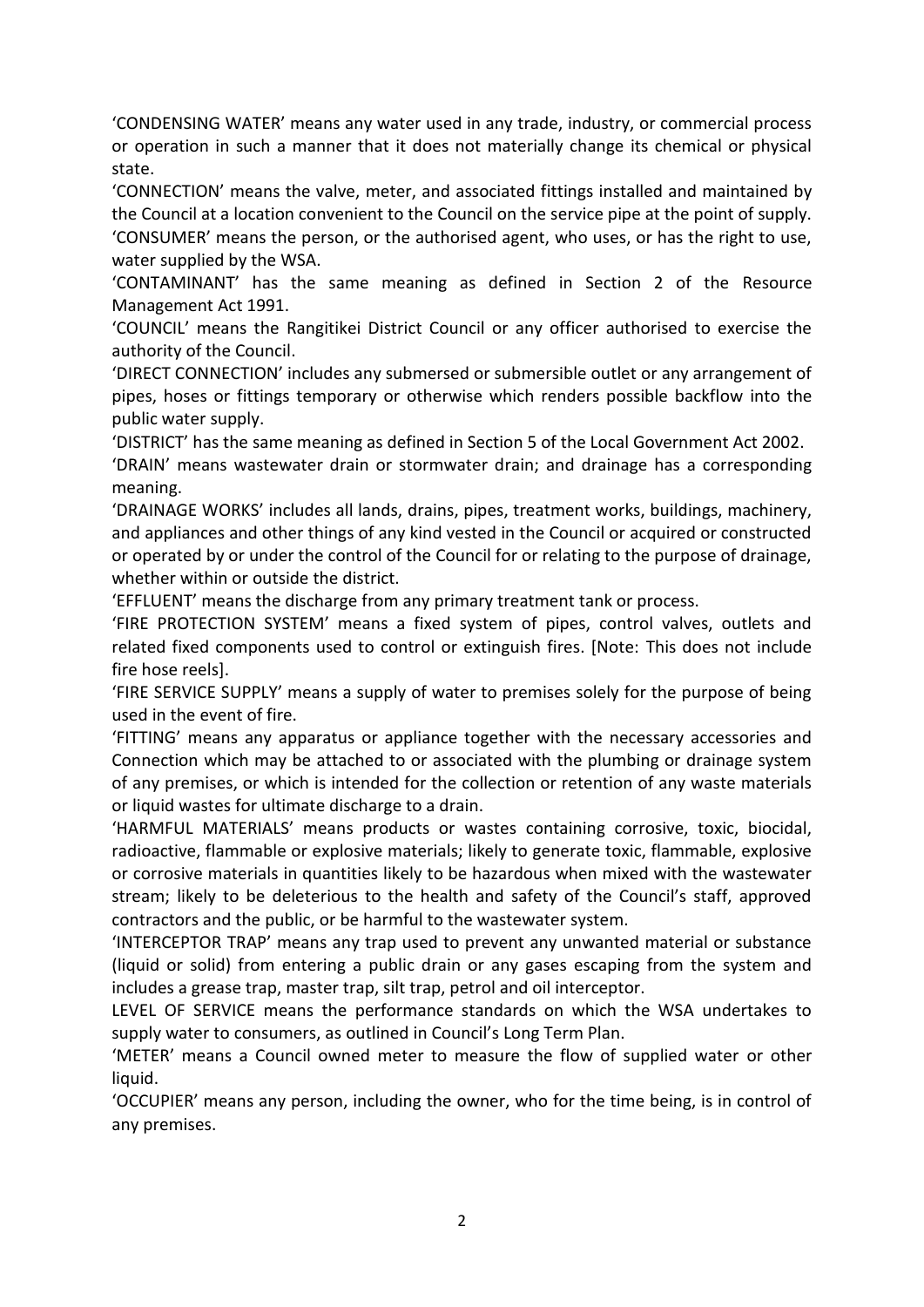'ORDINARY SUPPLY' means a category of metered water supply which is available on demand directly from the point of supply subject to an agreed level of service as set out in the Council's Long Term Plan.

'OUTFALL' means an extension of a drainage system that is under the jurisdiction of the Council or other owner, or an approved disposal system within or outside the confines of the premises.

'PERMIT' means any permit or consent required by this bylaw or any relevant legislation.

'POINT OF SUPPLY' means the point where the service pipe meets the road boundary.

'PRIVATE DRAIN' means a drain that serves one or more lots where the lots are in common ownership or used for common activity where such systems are constructed by or vested in private ownership and not managed or maintained by Council.

'PRIVATE DRAINAGE SYSTEM' means the system of pipes and fittings installed on the premises (including a private drain and a private common drain) to convey the wastewater or stormwater of the premises to the public wastewater or stormwater system and where a public system is not available includes any approved disposal systems within or outside the confines of the premises.

'PRIVATE WATER SUPPLY' means the water supply system installed within the premises to provide the piped supply of hot and cold water to the sanitary fixtures and appliances fitted within the premises.

'PUBLIC DRAIN' means any passage, channel or pipe on, over or under ground by which stormwater is conveyed and which is under the control of Council. For the purposes of this bylaw, drains within New Zealand Transport Agency owned land are deemed to be public drains. A public drain may occur on public or private land.

'PUBLIC WATER SUPPLY' means the same as the definition of 'waterworks' in the Local Government Act 2002.

'RESTRICTED SUPPLY' means water supplied via a restrictor at a regulated flow rate as determined by the WSA and charged on a per unit basis.

'RESTRICTOR' means a device installed within the connection to control the flow of water to private property.

'SANITARY FIXTURE' means any fixture which is intended to be used for sanitation, personal washing or excretion.

'SERVICE PIPE' means the section of water pipe between a water main and the point of supply.

'STORMWATER' includes surface water, ground water, subsoil water, artesian water, and rainwater, and water emanating from a stormwater drain, stream, river, lake, estuary, or sea and where so designated by the Council, condensing water or cooling water.

'STORMWATER DRAIN' means a drain primarily for the reception and discharge of stormwater.

'SUPPLY PIPE' means the section of pipe between the point of supply and the consumer's premises through which the water is conveyed to the premises.

'SURFACE WATER' means all naturally occurring water, other than subsurface water, which results from rainfall on the site or water flowing onto the site including that flowing from a drain, stream, river, lake or sea.

'TRADE PREMISES' means any premises used or intended to be used for carrying on any trade or industry; and includes any land or premises wholly or mainly used (whether for profit or not) for agricultural or horticultural purposes.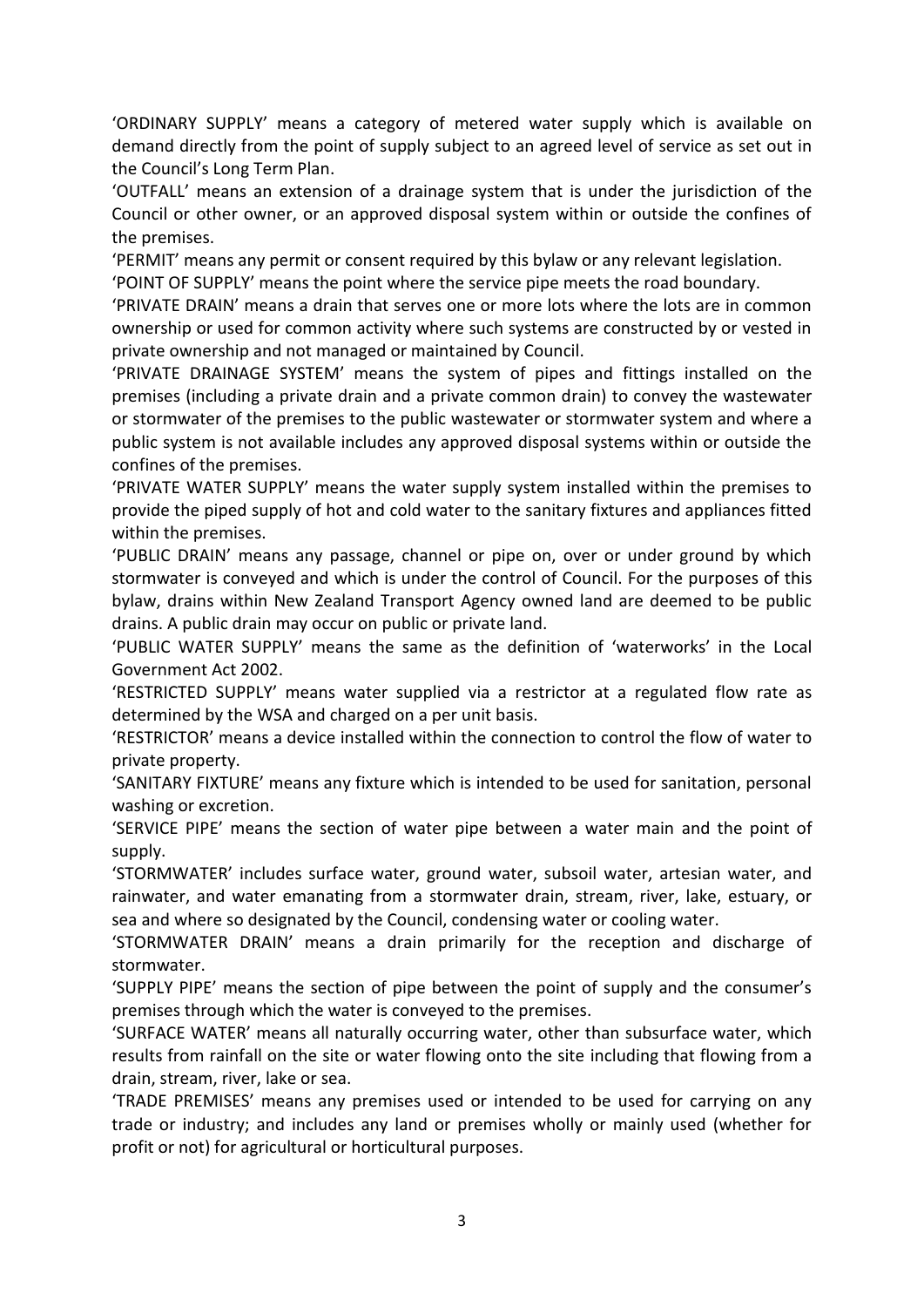'WASTE DISPOSAL UNIT' means a device designed to disintegrate organic waste material to a state suitable for disposal to a wastewater drain.

'WASTEWATER DRAIN' means a drain primarily for the reception and discharge of contaminants.

'WATER SUPPLY AUTHORITY' (WSA) means the operational unit of Council responsible for the supply of water, including its authorised agents.

'WATER BODY' means fresh water or geothermal water in a river, lake, stream, pond, wetland, or aquifer, or any part thereof, that is not located within the coastal marine area.

'WATERCOURSE' means the same as the definition in the Land Drainage Act 1908.

'WATER WORKS' means the same as the definition in the Local Government Act 2002.

# **PART 1 PUBLIC WATER SUPPLY**

## 1. **OBJECTIVES**

The objectives of Part 1 of this Bylaw are to:

- (a) Ensure the appropriate and responsible use of potable water by consumers in the Rangitikei District;
- (b) Prescribe the conditions which shall apply to any connection to the public water supply;
- (c) Safeguard the public water supply from contamination so as to ensure a good supply of potable water and to prevent waste.

# 2. **APPLICATION FOR CONNECTION AND SUPPLY**

- 2.1 Any person requiring a new connection for the supply of water must complete an application form obtained from the WSA, provide any information requested by the WSA, including a detailed plan showing the proposed work and pay the prescribed fee.
- 2.2 No person may make any connection (or any variation to any connection) to the public water supply without the written consent of the WSA.
- 2.3 Any person seeking the provision of a temporary water supply for a specific function shall apply to the WSA.

# **3 APPROVAL OF APPLICATIONS FOR CONNECTION AND SUPPLY**

- 3.1 An application under clause 2 may be approved by the WSA as either an ordinary supply or an extraordinary supply as the WSA thinks fit and after consideration of:
	- (A) The Rangitikei District Council Water Supply Operational Guidelines<sup>1</sup>.
	- (B) Any level of service referred to in the Long Term Plan.
- 3.2 Council is not obliged to approve any application.
- 3.3 An approved application for connection and supply which has not been actioned within 6 months of the application will lapse, unless a time extension has been approved. Any refund of fees and charges shall be at the discretion of the WSA.

# **4 ACCEPTANCE OF SUPPLY CONSTITUTES AGREEMENT**

**.** 

<sup>&</sup>lt;sup>1</sup> Subject to amendment only by Council resolution.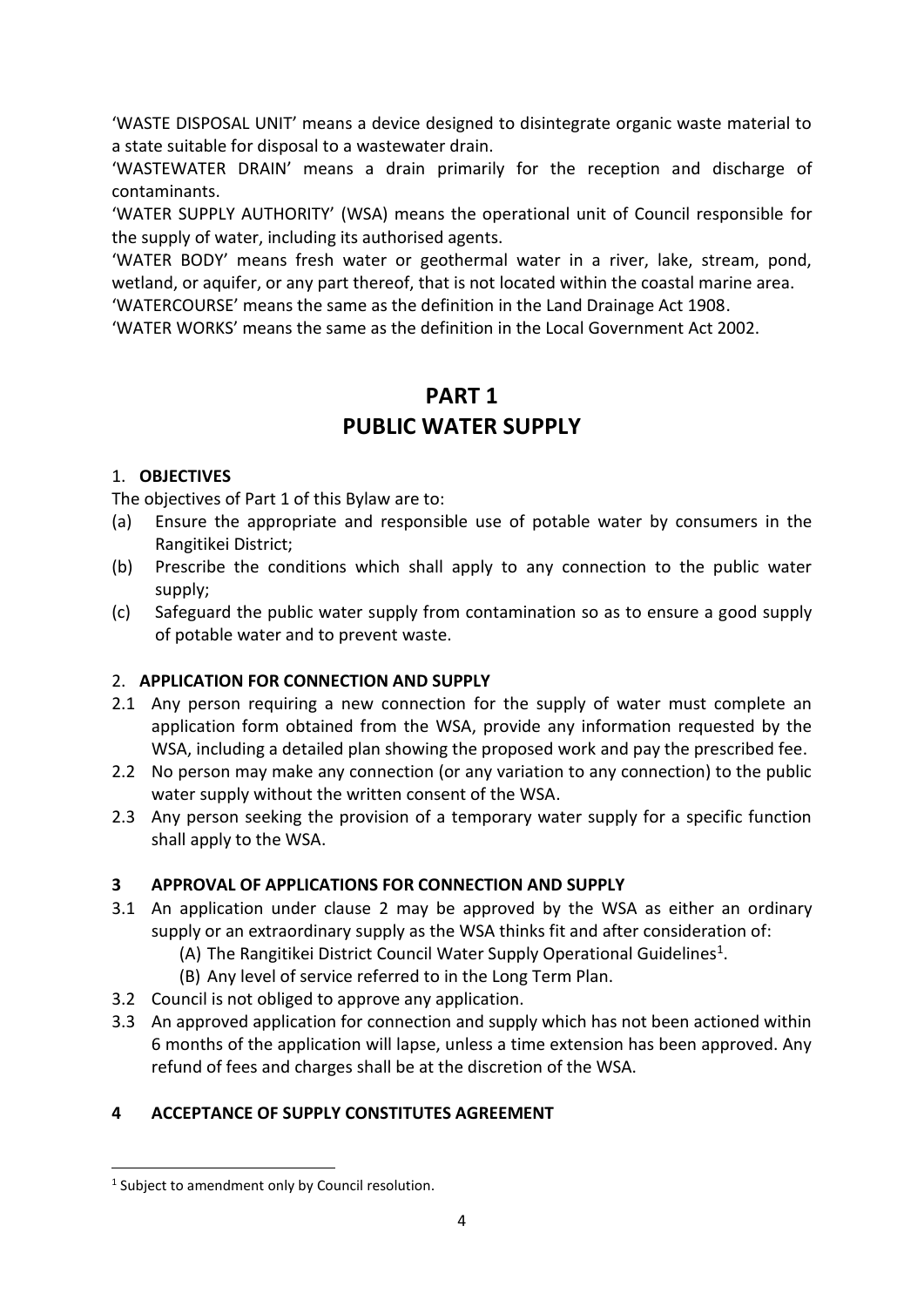- 4.1 If an application for the supply of water under clause 2 is approved by the WSA and, if required, a connection is provided, then the acceptance by the applicant (the consumer) of the supply from the WSA constitutes an agreement between the consumer and the WSA for the consumer to comply with the requirements of this bylaw.
- 4.2 Where there is any change of consumer, the acceptance by the new consumer of an existing supply from the WSA constitutes an agreement between the new consumer and the WSA for the new consumer to comply with the requirements of this bylaw.
- 4.3 Any change in the use of commercial or industrial premises that may have an effect on backflow prevention measures requires written notification to the WSA in order to assess the suitability of backflow prevention measures on site, even if notification of the change in use of the premises is not required under the Building Act 2004.

## **5 RESPONSIBILITY FOR WORK PERFORMED**

5.1 Every consumer supplied with water by the WSA shall be responsible for ensuring that any work done on its private water supply complies with this bylaw and any relevant legislation, and shall not allow any connection or fitting to be in disrepair or in any way defective so that water is wasted or contaminated.

## **6 EXISTING PIPES AND FITTINGS**

6.1 Any existing supply pipes, distributing pipes or fittings may be connected to the public water supply after the commencement of this bylaw, with the approval of the Council.

## **7 ONE POINT OF SUPPLY**

7.1 The Council may require one Point of Supply to each parcel of land for which a separate certificate of title is held, or to each dwelling or premises on that parcel of land. Lots held in contiguous ownership shall be treated as one parcel of land.

#### **8 CONTINUITY OF SUPPLY**

- 8.1 No allowance or compensation will be made or allowed by the Council if the water supply is restricted or interrupted, whether for the purpose of laying mains, effecting repairs, attaching new services, or for any other purpose.
- 8.2 All Consumers who, for the purpose of continuing a business or process, or for any other reason, are dependent upon a constant supply of water must provide their own water storage of a minimum capacity as required for their circumstances.

#### **9 PRESSURE**

9.1 The Council does not guarantee any specified maximum or minimum pressure in the Public Water Supply and no allowance or compensation will be made or allowed on account of a change of pressure in the supply.

#### **10 DAMAGE**

10.1 The Council will not be held responsible for any damage from any cause that may arise by the bursting or overflow of any pipes, fittings, valves or appliances connected to a private water supply.

#### **11 PROHIBITION OR RESTRICTION OF SUPPLY IN SPECIAL CIRCUMSTANCES**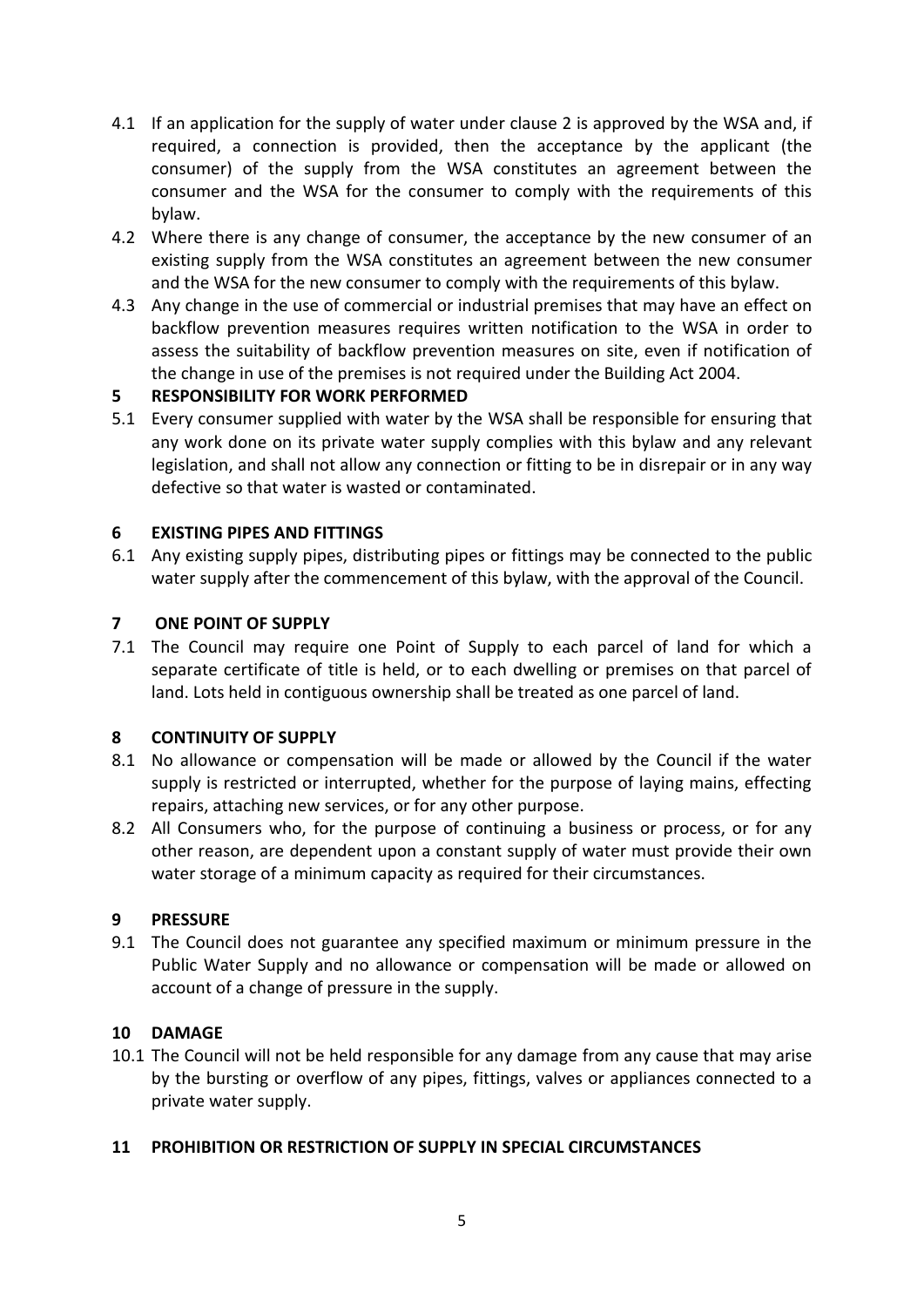- 11.1 If at any time the Chief Executive considers that because of drought or for any other reason an adequate supply of drinking water may be at imminent risk and that extraordinary measures are necessary in order to conserve the available water supply, the Chief Executive may, by notice, restrict or prohibit the use of water for any specified purpose or for any specified period. This may apply to the whole or part of the District.
- 11.2 If a customer has a particular requirement for an uninterrupted level of service (flow, pressure, or quality), it shall be the responsibility of that customer to provide any storage, back-up facilities, or equipment necessary to provide that level of service.
- 11.3 No person may use any water, or allow any water to be used in contravention of any restriction or prohibition made under this clause.
- 11.4 The Chief Executive may delegate to any other officer of the Council the Chief Executive's powers under clause 11.1.

#### **12 SUPPLY FROM STANDPIPES OR HYDRANTS**

12.1 No person may take water from standpipes or hydrants or any other part of the public water supply without the prior approval of the WSA. The Fire Service and Rural Fire Service are exempt from this restriction whilst undertaking their legal responsibility.

#### **13 PROTECTION OF WATERWORKS**

13.1 No person may enter onto any land owned or occupied by the WSA and used for public water supply without first obtaining the written permission of the WSA.

#### **14 PROTECTION OF SUPPLY PIPES**

- 14.1 No supply pipe or fitting may be laid or fixed through, in, or into any drain, sink, ash pit, or manure pit, nor through, or in, contaminated land or near any place where the public water supply may become contaminated, without the prior written consent of the WSA and on such terms and conditions as the WSA considers appropriate.
- 14.2 Any person proposing to carry out excavation work shall view the 'as built' information held by the WSA, which records the location of its buried services. At least five working days' notice in writing must be given to the WSA in the event that excavation will occur in the vicinity of its services.
- **15** Any damage which occurs to a WSA service shall be reported to the WSA immediately. The person causing the damage shall reimburse the WSA with all costs associated with repairing the damaged service, and any other costs the WSA incurs as a result of the incident.

#### **16 DRAWN WATER NOT TO BE RETURNED**

16.1 No person shall return to any part of the public water supply, any water drawn from any part of the public water supply or from any other source, except with the consent of the WSA.

#### **17 PREVENTION OF BACKFLOW**

17.1 Consumers requiring a new connection to the public water supply (including any connection that was previously disconnected) must install a backflow prevention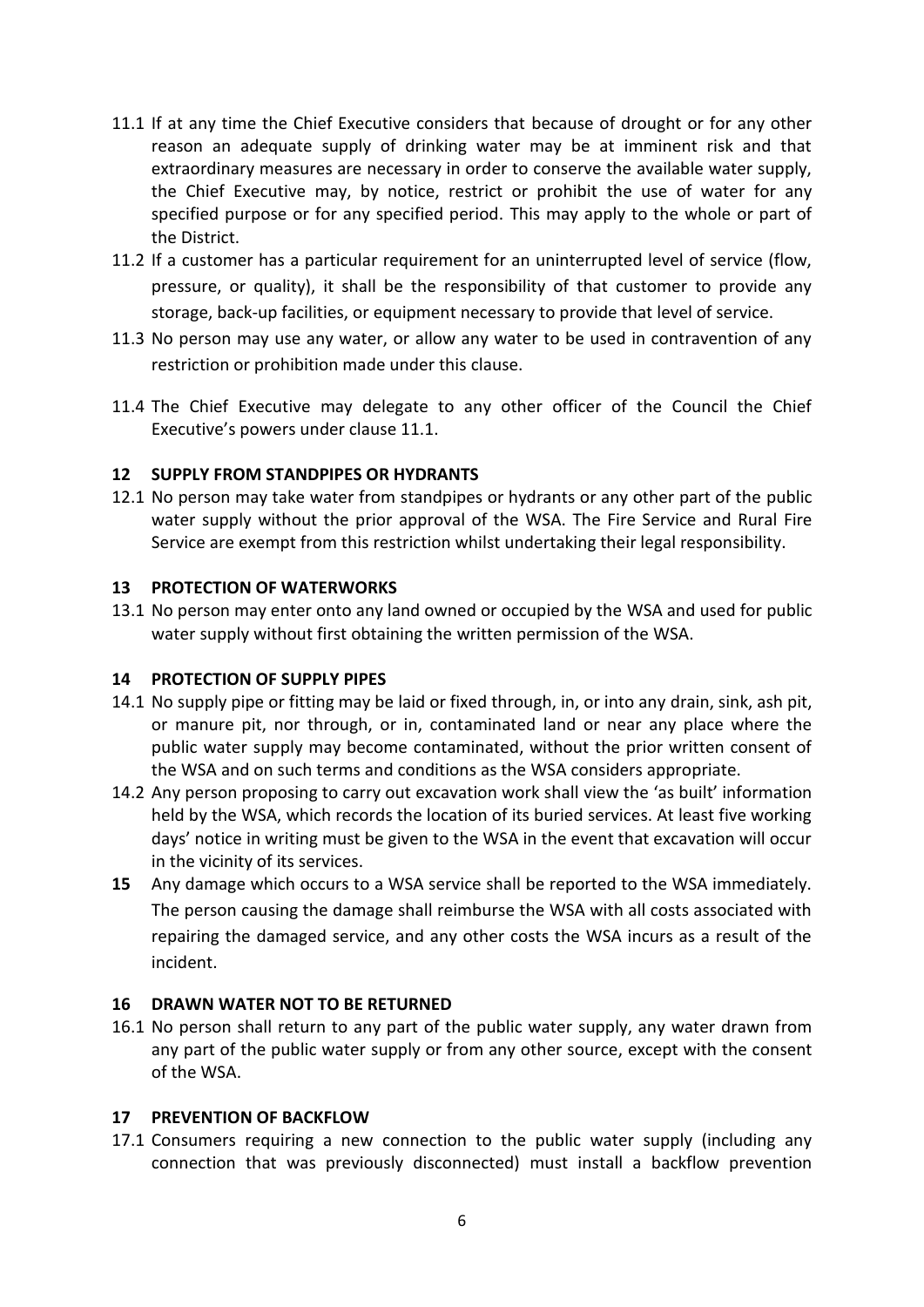system that complies with the relevant provisions of the Health (Drinking Water) Amendment Act 2007.

17.2 Consumers with existing connections that do not have a backflow prevention system shall be required by the WSA to install appropriate devices if required by the WSA to prevent an unsanitary situation.

#### **18 NOTICE WHEN SUPPLY NOT REQUIRED**

- 18.1 When any premises supplied with water by the WSA becomes unoccupied or for any other reason a supply of water is no longer required, the consumer must immediately give notice in writing to the WSA.
- 18.2 If the water supply connection has not been used for a period of 12 months or it is left in a condition that could be detrimental to the public water supply, the WSA has the right to remove that water supply connection. Reinstallation of the connection must be paid by the consumer.

#### **19 METERING**

- 19.1 The WSA reserves the right to fit a water meter and charge where it considers water use is excessive, or for a meter to be fitted at the customer's request. Where the extraordinary use is for fire protection only, this supply shall not normally be metered.
- 19.2 Where meters are installed, the consumer shall pay all charges as determined by the WSA. The WSA may use its discretion to reduce any such charges in extraordinary circumstances.
- 19.3 Any customer who disputes the accuracy of a meter or restrictor may apply to the WSA for it to be tested (provided that it is not within three months of the last test). If the test shows non-compliance with the accuracy above, the customer shall not be charged for the test. If the test shows compliance, the customer shall pay a fee in accordance with the WSA current fees and charges.

# **PART 4 TRADE WASTES**

#### **20 OBJECTIVES**

- 20.1 The objectives of Part 4 of this Bylaw are to:
	- (A) Prescribe the conditions which shall apply to any commercial or industrial trade waste discharges to Council's wastewater system;
	- (B) Prescribe the correct storage of materials in order to protect the wastewater system from spillage.

#### **21 CONTROL OF DISCHARGES**

- 21.1 No person shall:
	- (A) Discharge, or allow to be discharged, any trade waste to the wastewater system except in accordance with the provisions of this bylaw; or
	- (B) Discharge, or allow to be discharged, a prohibited waste into the wastewater system; or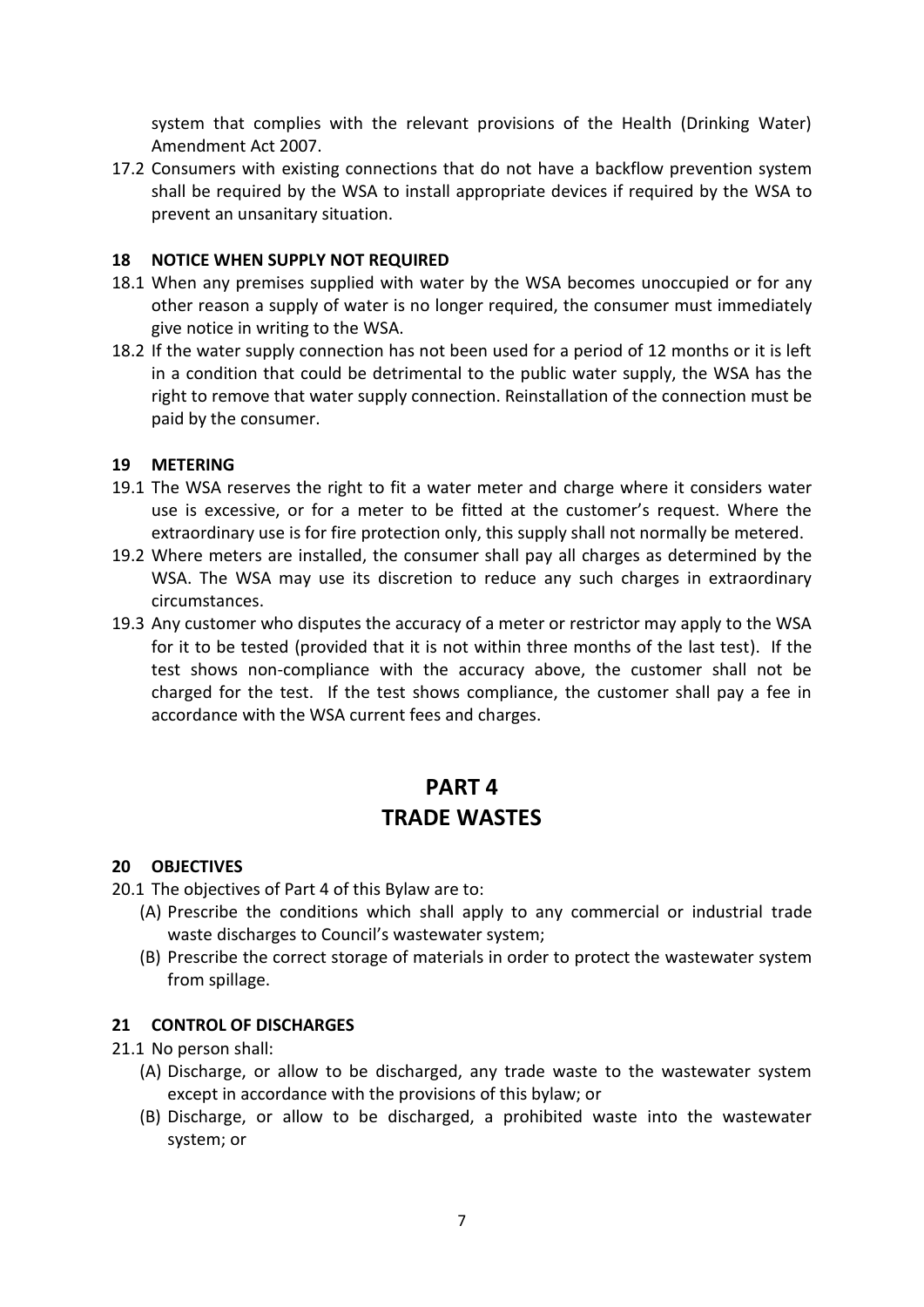- (C) Add or permit the addition of condensing or cooling water to any trade waste which discharges into the wastewater system unless specific approval is given in a written consent; or
- (D) Add or permit the addition of stormwater to any trade waste which discharges into the wastewater system unless specific approval is given in a written consent.
- 21.2 In the event of failure to comply with 32.1 (A)-(D), the Council may physically prevent discharge into the wastewater system if a reasonable alternative action cannot be established with the discharging party or parties.
- 21.3 Any person discharging to the Council's wastewater system shall also comply with the requirements of the Hazardous Substances and New Organisms Act 1996 (HSNO) and the Resource Management Act 1991 (RMA).

## **22 INTERCEPTOR TRAPS**

22.1 An approved interceptor trap must be installed in any property where, in the opinion of the Council, any contaminant is likely to enter any drain or sewer or where any nuisance is created.

## **23 STORAGE, TRANSPORT, HANDLING AND USE OF HAZARDOUS OR HARMFUL MATERIALS**

- 23.1 All persons in trade premises shall take all reasonable steps to prevent the accidental or intended entry of any harmful materials.
- 23.2 No person shall store, transport, handle or use, or cause to be stored, transported, handled or used any substance as defined by HSNO or any other harmful materials in a manner that may cause the material to enter the wastewater system and cause harmful effects.

Note: Harmful materials are defined in the interpretation section of this bylaw.

#### **24 TANKERED WASTES**

- 24.1 Council may accept tankered wastes for discharge at an approved location, in accordance with the criteria in the Rangitikei District Council Trade Waste Operational Guidelines.
- 24.2 Tankered wastes shall not be discharged into Council's wastewater system by any person without the written consent of Council.
- 24.3 Any person illegally disposing of, or causing to be disposed, tankered wastes either by incorrect disclosure of contents (quantity or nature of materials) or dumping into the Council's wastewater or stormwater systems at other than the prescribed locations will be in breach of this bylaw.

# **25 APPLICATION FOR CONSENT TO DISCHARGE**

- 25.1 An application shall be made to Council by any person wishing to discharge any trade waste into Council's wastewater system. The Council shall approve or decline the application (with or without conditions) after consideration of the Rangitikei District Council Trade Waste Operational Guidelines<sup>2</sup>.
- 25.2 Council is not obliged to approve any application.

**.** 

<sup>&</sup>lt;sup>2</sup> Subject to amendment only by Council resolution.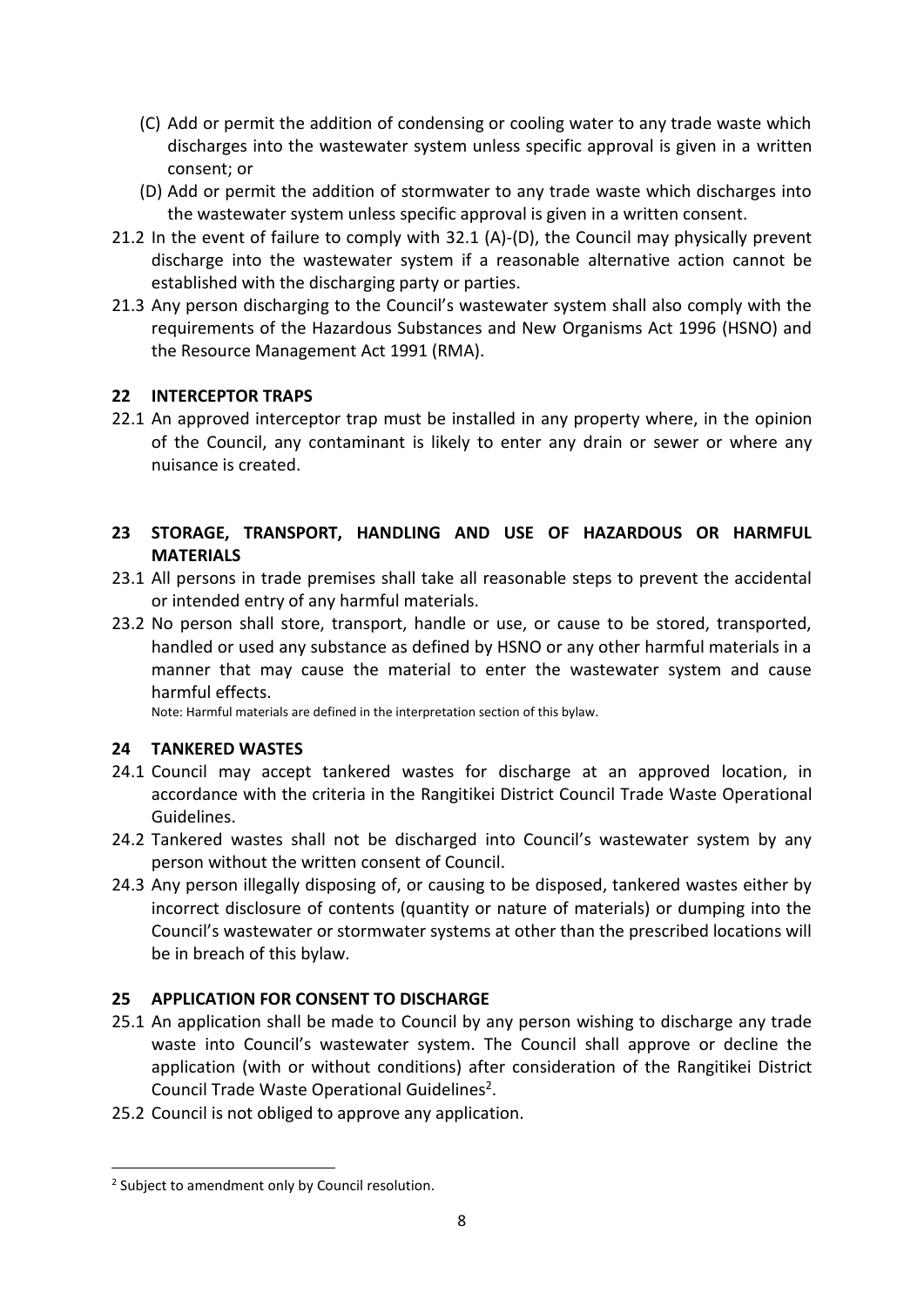- 25.3 Council shall acknowledge the application in writing within 10 working days of receipt of the application.
- 25.4 Within 20 working days of receipt of the application, Council shall inform the applicant via an appropriate written notice that their application has been:
	- (A) Granted as a permitted trade waste;
	- (B) Granted as a conditional trade waste, and give notice of the conditions imposed on the discharge; or
	- (C) Declined, and give a statement of reasons for the refusal.
- 25.5 Council shall advise the duration of any granted consent, and reserves the right to require reassessment of any consent if it is considered that the quantity and/or nature of the discharge has significantly changed from that provided for under any existing consent.

#### **26 MONITORING**

- 26.1 Council is entitled to monitor or audit any trade waste discharge for compliance.
- 26.2 Council shall determine the most appropriate method of monitoring in accordance with the Rangitikei District Council Trade Waste Operational Guidelines.
- 26.3 All costs for monitoring shall be met by the discharger.

#### **27 SUSPENSION OR CANCELLATION OF ANY CONSENT TO DISCHARGE**

- 27.1 Council may suspend or cancel any consent to discharge at any time, following 20 working days' notice and consultation with the consent holder or person discharging any trade waste.
- 27.2 Matters that shall be taken into account for the suspension or cancellation of any consent are outlined in the Rangitikei District Council Trade Waste Operational Guidelines.

# **PART 5 MISCELLANEOUS**

#### **28 FEES**

- 28.1 Where this bylaw provides for the Council or WSA to issue a certificate, permit, or consent, or give its authority for anything, or carry out an inspection or disconnection of any services, the Council may require the payment of a fee. Any such fee shall be prescribed by the Council under Section 150 of the Local Government Act 2002, and included in Council's annual schedule of fees and charges.
- 28.2 Any person receiving an invoice for cost recovery shall be provided with any information or calculations used to determine the extent of any charges and/or fees due.

#### **29 BREACHES AND INFRINGEMENTS**

- 29.1 Every person or consent holder or owner or occupier of a trade premises who:
	- (A) Fails to comply with or acts in contravention of any provision of this bylaw; or
	- (B) Breaches the conditions of any consent granted pursuant to this bylaw; or
	- (C) Fails to comply with a notice served under this bylaw,

Commits an offence under section 239 of the Local Government Act 2002, and is liable to a fine as specified in section 242 of the Local Government Act 2002, or the issue of an infringement notice under section 245 of the Local Government Act 2002.